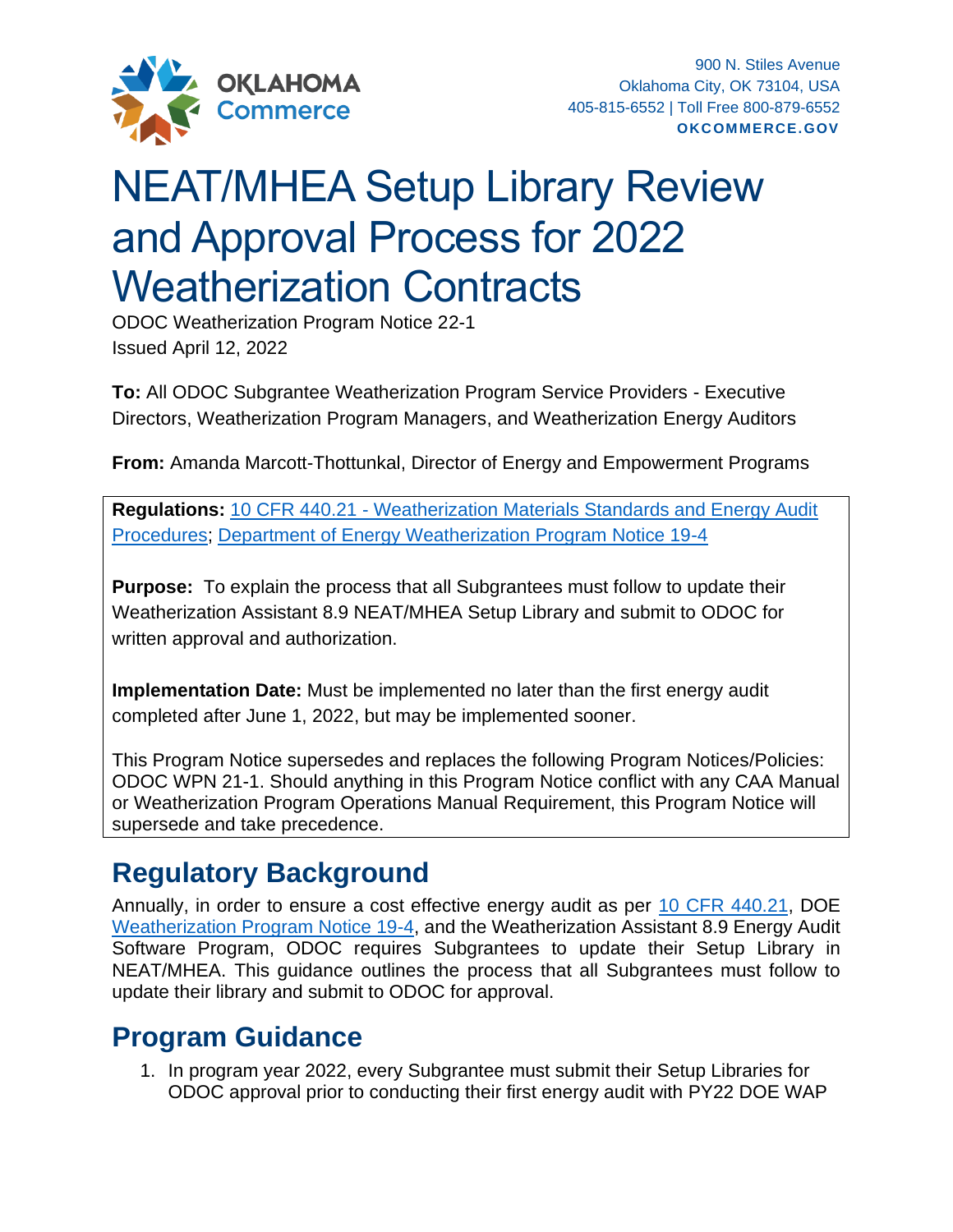funding. Subgrantees are not authorized to run an energy audit for PY22 DOE until ODOC has provided written, explicit authorization and approval on the Setup Library.

a. Once ODOC has approved a Subgrantee Recipient's PY22 NEAT/MHEA Setup Library, each Subgrantee Recipient must implement it according to the following schedule

| <b>Contract Period</b> | <b>Grace Period/Implementation Date</b>          |
|------------------------|--------------------------------------------------|
| <b>DOE WAP 2022</b>    | Effective for all energy audits after June 1,    |
|                        | 2022, or sooner                                  |
| <b>DHS 2020</b>        | Effective for all energy audits June 1, 2022, or |
|                        | sooner                                           |

## b. **DO NOT DELETE the PY20 or PY21 NEAT/MHEA Setup Libraries**.

They will still be needed during the implementation period and if future monitoring reviews are required for those program years. These setup libraries must also be kept for records retention purposes.

- i. In order to submit the PY22 NEAT/MHEA Setup Library, either use the "NEW" function to create a new library or use the "Copy" function to edit the existing PY21 Setup Library.
- ii. See ODOC's Policies and Procedures for Energy Audits for more information on how to name create and edit the Setup Library.
- iii. Please contact ODOC with any further questions regarding creating or copying NEAT/MHEA Setup Libraries.
- iv. Deleting the PY20 or PY21 library could result in monitoring findings or possible disallowed costs.
- 2. Subgrantees must submit their NEAT/MHEA Library to the link provided by ODOC. This link will be provided to the Subgrantee upon request.
	- **a. Libraries must be submitted no later than May 15, 2022.**
	- b. StorCloud will not notify ODOC when a file is uploaded.
	- c. **An email must be sent to the ODOC Energy Project Specialist** and the **ODOC Energy Efficiency Quality Assurance Specialist (copy BOTH)** notifying when a library is submitted. A library is NOT considered submitted until a notification email is sent.
- 3. Each Subgrantee must have an ODOC approved NEAT/MHEA Setup Library, to include the following:
	- a. DOE 2021 Fuel Indices (see Attachment A)
	- b. All DOE approved lifespans approved ON/OFF measures
	- c. State Standardized Fuel Costs (see Attachment B).
		- i. State standardized fuel costs have been updated for PY22.
		- ii. See also Section 7 below for more information.
		- iii. Subgrantees may request their own fuel costs but must have sufficient supporting documentation and justification.